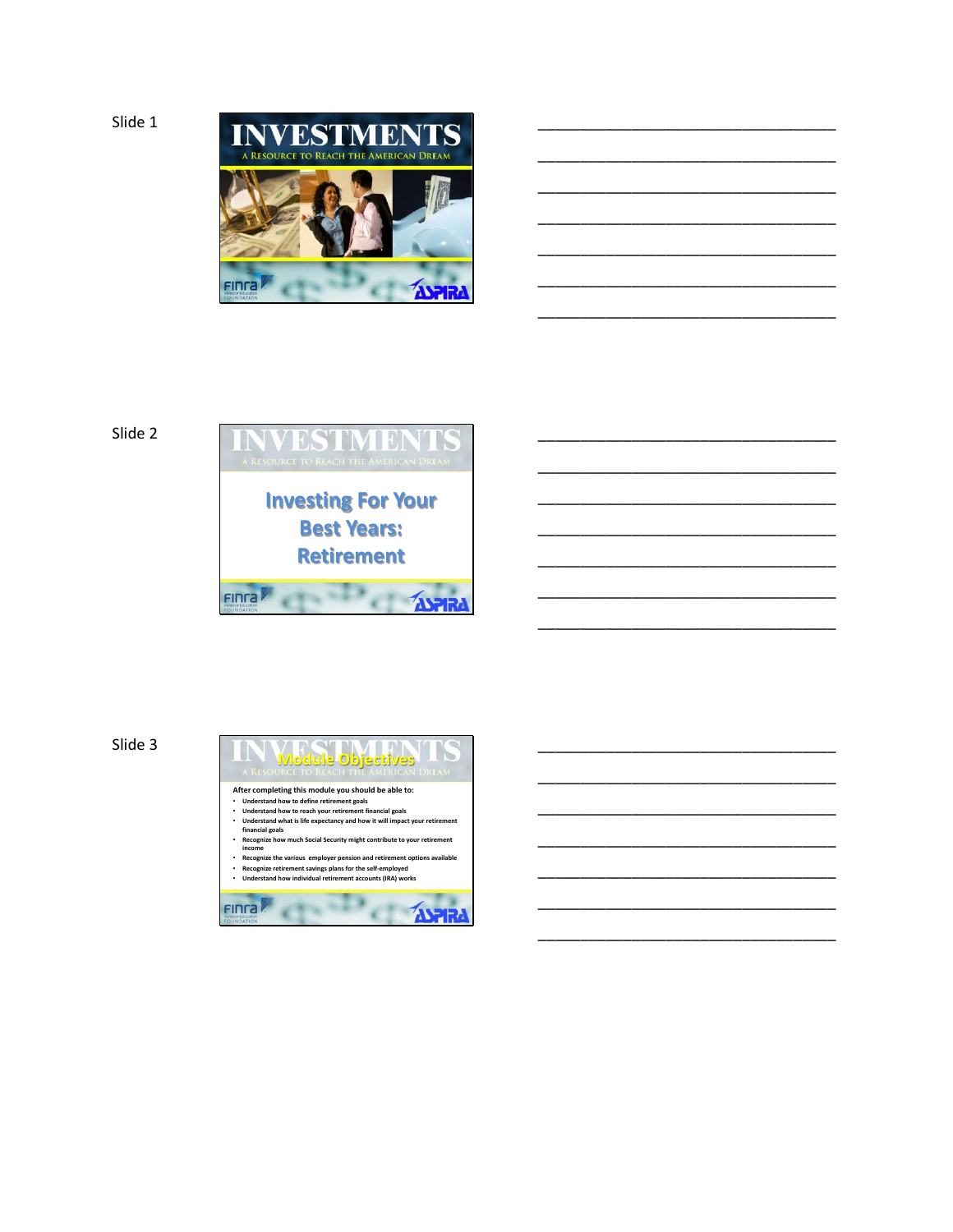Slide 4



\_\_\_\_\_\_\_\_\_\_\_\_\_\_\_\_\_\_\_\_\_\_\_\_\_\_\_\_\_\_\_\_\_\_\_

\_\_\_\_\_\_\_\_\_\_\_\_\_\_\_\_\_\_\_\_\_\_\_\_\_\_\_\_\_\_\_\_\_\_\_

\_\_\_\_\_\_\_\_\_\_\_\_\_\_\_\_\_\_\_\_\_\_\_\_\_\_\_\_\_\_\_\_\_\_\_

\_\_\_\_\_\_\_\_\_\_\_\_\_\_\_\_\_\_\_\_\_\_\_\_\_\_\_\_\_\_\_\_\_\_\_

\_\_\_\_\_\_\_\_\_\_\_\_\_\_\_\_\_\_\_\_\_\_\_\_\_\_\_\_\_\_\_\_\_\_\_

\_\_\_\_\_\_\_\_\_\_\_\_\_\_\_\_\_\_\_\_\_\_\_\_\_\_\_\_\_\_\_\_\_\_\_

\_\_\_\_\_\_\_\_\_\_\_\_\_\_\_\_\_\_\_\_\_\_\_\_\_\_\_\_\_\_\_\_\_\_\_

\_\_\_\_\_\_\_\_\_\_\_\_\_\_\_\_\_\_\_\_\_\_\_\_\_\_\_\_\_\_\_\_\_\_\_

\_\_\_\_\_\_\_\_\_\_\_\_\_\_\_\_\_\_\_\_\_\_\_\_\_\_\_\_\_\_\_\_\_\_\_

\_\_\_\_\_\_\_\_\_\_\_\_\_\_\_\_\_\_\_\_\_\_\_\_\_\_\_\_\_\_\_\_\_\_\_

\_\_\_\_\_\_\_\_\_\_\_\_\_\_\_\_\_\_\_\_\_\_\_\_\_\_\_\_\_\_\_\_\_\_\_

\_\_\_\_\_\_\_\_\_\_\_\_\_\_\_\_\_\_\_\_\_\_\_\_\_\_\_\_\_\_\_\_\_\_\_

\_\_\_\_\_\_\_\_\_\_\_\_\_\_\_\_\_\_\_\_\_\_\_\_\_\_\_\_\_\_\_\_\_\_\_

\_\_\_\_\_\_\_\_\_\_\_\_\_\_\_\_\_\_\_\_\_\_\_\_\_\_\_\_\_\_\_\_\_\_\_

\_\_\_\_\_\_\_\_\_\_\_\_\_\_\_\_\_\_\_\_\_\_\_\_\_\_\_\_\_\_\_\_\_\_\_

\_\_\_\_\_\_\_\_\_\_\_\_\_\_\_\_\_\_\_\_\_\_\_\_\_\_\_\_\_\_\_\_\_\_\_

\_\_\_\_\_\_\_\_\_\_\_\_\_\_\_\_\_\_\_\_\_\_\_\_\_\_\_\_\_\_\_\_\_\_\_

\_\_\_\_\_\_\_\_\_\_\_\_\_\_\_\_\_\_\_\_\_\_\_\_\_\_\_\_\_\_\_\_\_\_\_

\_\_\_\_\_\_\_\_\_\_\_\_\_\_\_\_\_\_\_\_\_\_\_\_\_\_\_\_\_\_\_\_\_\_\_

\_\_\_\_\_\_\_\_\_\_\_\_\_\_\_\_\_\_\_\_\_\_\_\_\_\_\_\_\_\_\_\_\_\_\_

\_\_\_\_\_\_\_\_\_\_\_\_\_\_\_\_\_\_\_\_\_\_\_\_\_\_\_\_\_\_\_\_\_\_\_



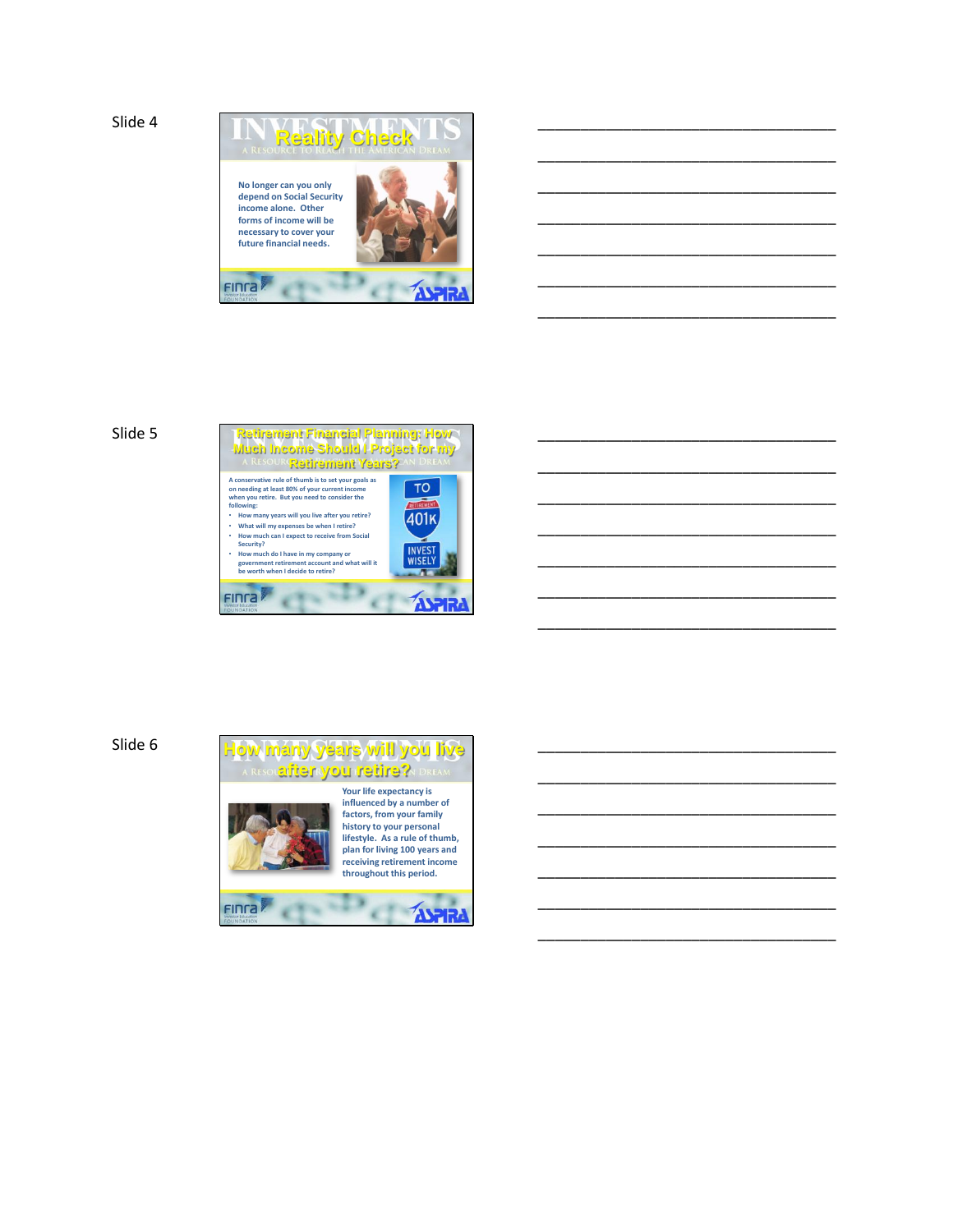Slide 7



\_\_\_\_\_\_\_\_\_\_\_\_\_\_\_\_\_\_\_\_\_\_\_\_\_\_\_\_\_\_\_\_\_\_\_

\_\_\_\_\_\_\_\_\_\_\_\_\_\_\_\_\_\_\_\_\_\_\_\_\_\_\_\_\_\_\_\_\_\_\_

\_\_\_\_\_\_\_\_\_\_\_\_\_\_\_\_\_\_\_\_\_\_\_\_\_\_\_\_\_\_\_\_\_\_\_

\_\_\_\_\_\_\_\_\_\_\_\_\_\_\_\_\_\_\_\_\_\_\_\_\_\_\_\_\_\_\_\_\_\_\_

\_\_\_\_\_\_\_\_\_\_\_\_\_\_\_\_\_\_\_\_\_\_\_\_\_\_\_\_\_\_\_\_\_\_\_

\_\_\_\_\_\_\_\_\_\_\_\_\_\_\_\_\_\_\_\_\_\_\_\_\_\_\_\_\_\_\_\_\_\_\_

\_\_\_\_\_\_\_\_\_\_\_\_\_\_\_\_\_\_\_\_\_\_\_\_\_\_\_\_\_\_\_\_\_\_\_

\_\_\_\_\_\_\_\_\_\_\_\_\_\_\_\_\_\_\_\_\_\_\_\_\_\_\_\_\_\_\_\_\_\_\_

\_\_\_\_\_\_\_\_\_\_\_\_\_\_\_\_\_\_\_\_\_\_\_\_\_\_\_\_\_\_\_\_\_\_\_

\_\_\_\_\_\_\_\_\_\_\_\_\_\_\_\_\_\_\_\_\_\_\_\_\_\_\_\_\_\_\_\_\_\_\_

\_\_\_\_\_\_\_\_\_\_\_\_\_\_\_\_\_\_\_\_\_\_\_\_\_\_\_\_\_\_\_\_\_\_\_

\_\_\_\_\_\_\_\_\_\_\_\_\_\_\_\_\_\_\_\_\_\_\_\_\_\_\_\_\_\_\_\_\_\_\_

\_\_\_\_\_\_\_\_\_\_\_\_\_\_\_\_\_\_\_\_\_\_\_\_\_\_\_\_\_\_\_\_\_\_\_

\_\_\_\_\_\_\_\_\_\_\_\_\_\_\_\_\_\_\_\_\_\_\_\_\_\_\_\_\_\_\_\_\_\_\_

\_\_\_\_\_\_\_\_\_\_\_\_\_\_\_\_\_\_\_\_\_\_\_\_\_\_\_\_\_\_\_\_\_\_\_

\_\_\_\_\_\_\_\_\_\_\_\_\_\_\_\_\_\_\_\_\_\_\_\_\_\_\_\_\_\_\_\_\_\_\_

\_\_\_\_\_\_\_\_\_\_\_\_\_\_\_\_\_\_\_\_\_\_\_\_\_\_\_\_\_\_\_\_\_\_\_

\_\_\_\_\_\_\_\_\_\_\_\_\_\_\_\_\_\_\_\_\_\_\_\_\_\_\_\_\_\_\_\_\_\_\_

\_\_\_\_\_\_\_\_\_\_\_\_\_\_\_\_\_\_\_\_\_\_\_\_\_\_\_\_\_\_\_\_\_\_\_

\_\_\_\_\_\_\_\_\_\_\_\_\_\_\_\_\_\_\_\_\_\_\_\_\_\_\_\_\_\_\_\_\_\_\_

\_\_\_\_\_\_\_\_\_\_\_\_\_\_\_\_\_\_\_\_\_\_\_\_\_\_\_\_\_\_\_\_\_\_\_

## Slide 8

#### **Social Security How Much Should I Expect to Pros and Cons of Retiring Receive From Social Security? Before Full Retirement Age** • While you shouldn't rely on social security alone for your retirement income, it can supplement your savings, pension, and retirement plan income. There are advantages and disadvantages to taking your benefit before your full retirement age. The advantage is that you collect benefits for a longer period of time. The disadvantage is your benefit is • To estimate your Social Security benefits please visit the SSA Social Security Quick Calculator permanently reduced. Each person's situation is different, × Finra **EXAMPLE**

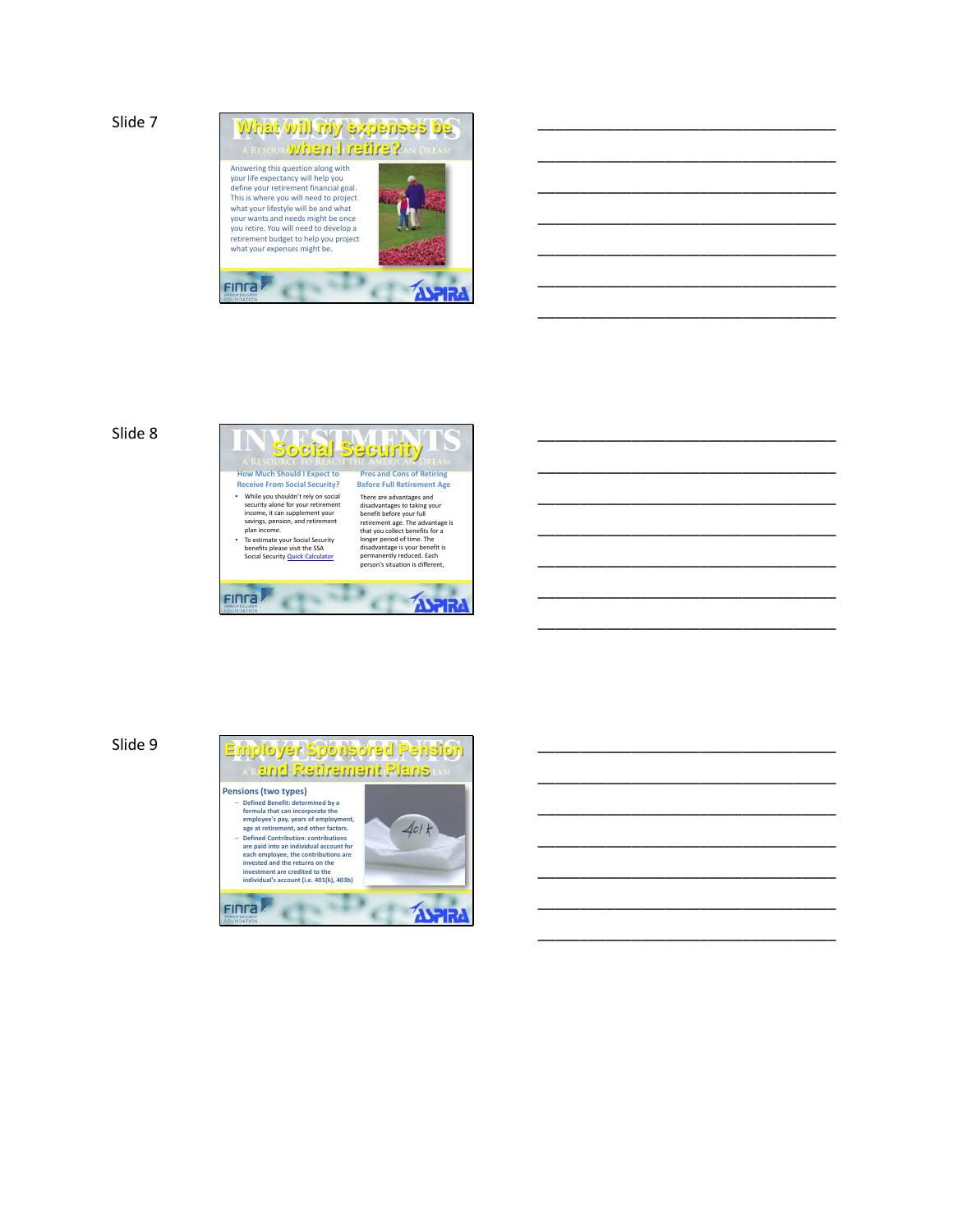Slide 10



\_\_\_\_\_\_\_\_\_\_\_\_\_\_\_\_\_\_\_\_\_\_\_\_\_\_\_\_\_\_\_\_\_\_\_

\_\_\_\_\_\_\_\_\_\_\_\_\_\_\_\_\_\_\_\_\_\_\_\_\_\_\_\_\_\_\_\_\_\_\_

\_\_\_\_\_\_\_\_\_\_\_\_\_\_\_\_\_\_\_\_\_\_\_\_\_\_\_\_\_\_\_\_\_\_\_

\_\_\_\_\_\_\_\_\_\_\_\_\_\_\_\_\_\_\_\_\_\_\_\_\_\_\_\_\_\_\_\_\_\_\_

\_\_\_\_\_\_\_\_\_\_\_\_\_\_\_\_\_\_\_\_\_\_\_\_\_\_\_\_\_\_\_\_\_\_\_

\_\_\_\_\_\_\_\_\_\_\_\_\_\_\_\_\_\_\_\_\_\_\_\_\_\_\_\_\_\_\_\_\_\_\_

\_\_\_\_\_\_\_\_\_\_\_\_\_\_\_\_\_\_\_\_\_\_\_\_\_\_\_\_\_\_\_\_\_\_\_

\_\_\_\_\_\_\_\_\_\_\_\_\_\_\_\_\_\_\_\_\_\_\_\_\_\_\_\_\_\_\_\_\_\_\_

\_\_\_\_\_\_\_\_\_\_\_\_\_\_\_\_\_\_\_\_\_\_\_\_\_\_\_\_\_\_\_\_\_\_\_

\_\_\_\_\_\_\_\_\_\_\_\_\_\_\_\_\_\_\_\_\_\_\_\_\_\_\_\_\_\_\_\_\_\_\_

\_\_\_\_\_\_\_\_\_\_\_\_\_\_\_\_\_\_\_\_\_\_\_\_\_\_\_\_\_\_\_\_\_\_\_

\_\_\_\_\_\_\_\_\_\_\_\_\_\_\_\_\_\_\_\_\_\_\_\_\_\_\_\_\_\_\_\_\_\_\_

\_\_\_\_\_\_\_\_\_\_\_\_\_\_\_\_\_\_\_\_\_\_\_\_\_\_\_\_\_\_\_\_\_\_\_

\_\_\_\_\_\_\_\_\_\_\_\_\_\_\_\_\_\_\_\_\_\_\_\_\_\_\_\_\_\_\_\_\_\_\_

\_\_\_\_\_\_\_\_\_\_\_\_\_\_\_\_\_\_\_\_\_\_\_\_\_\_\_\_\_\_\_\_\_\_\_

\_\_\_\_\_\_\_\_\_\_\_\_\_\_\_\_\_\_\_\_\_\_\_\_\_\_\_\_\_\_\_\_\_\_\_

\_\_\_\_\_\_\_\_\_\_\_\_\_\_\_\_\_\_\_\_\_\_\_\_\_\_\_\_\_\_\_\_\_\_\_

\_\_\_\_\_\_\_\_\_\_\_\_\_\_\_\_\_\_\_\_\_\_\_\_\_\_\_\_\_\_\_\_\_\_\_

\_\_\_\_\_\_\_\_\_\_\_\_\_\_\_\_\_\_\_\_\_\_\_\_\_\_\_\_\_\_\_\_\_\_\_

\_\_\_\_\_\_\_\_\_\_\_\_\_\_\_\_\_\_\_\_\_\_\_\_\_\_\_\_\_\_\_\_\_\_\_

\_\_\_\_\_\_\_\_\_\_\_\_\_\_\_\_\_\_\_\_\_\_\_\_\_\_\_\_\_\_\_\_\_\_\_

## Slide 11



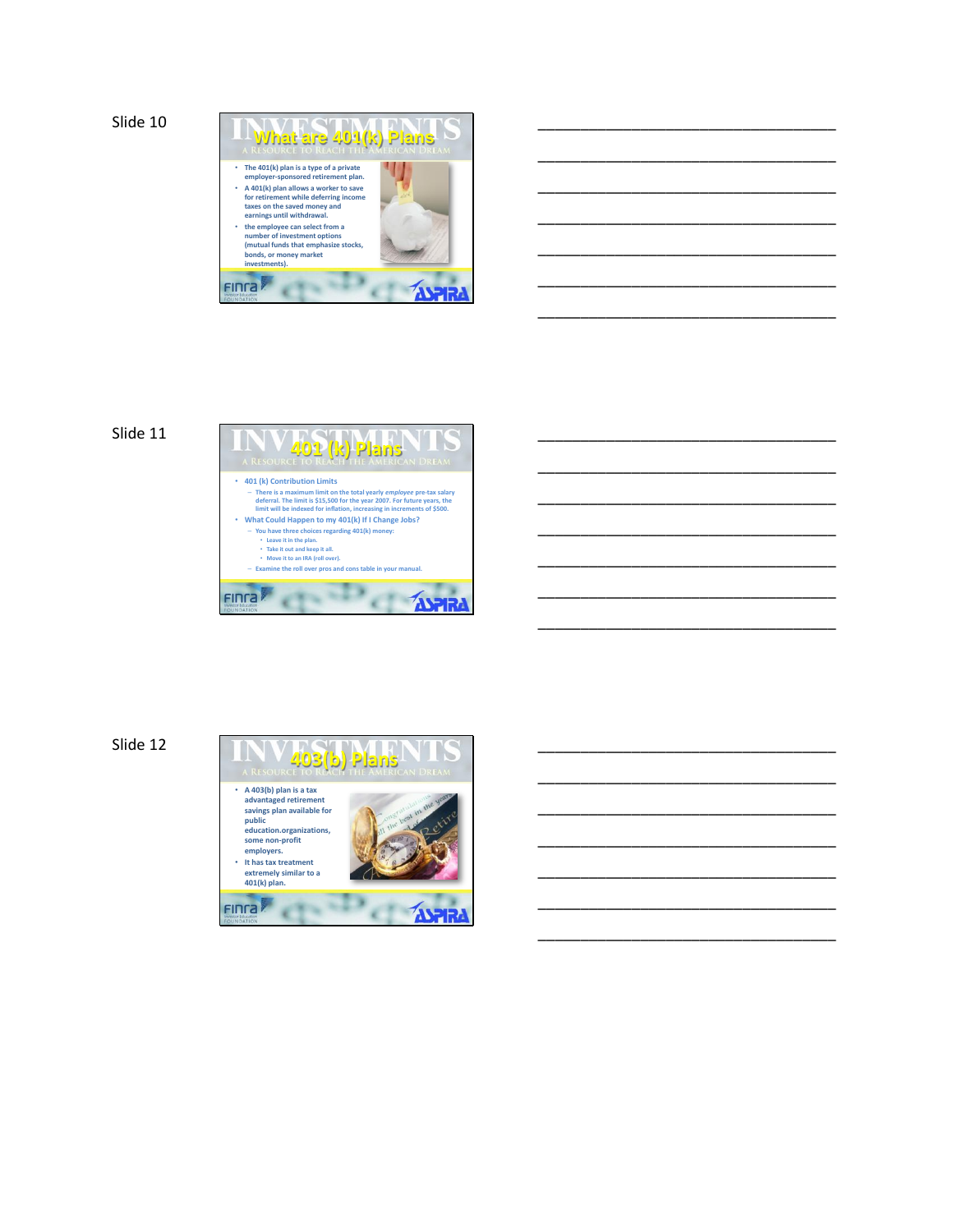```
Slide 13
```


\_\_\_\_\_\_\_\_\_\_\_\_\_\_\_\_\_\_\_\_\_\_\_\_\_\_\_\_\_\_\_\_\_\_\_

\_\_\_\_\_\_\_\_\_\_\_\_\_\_\_\_\_\_\_\_\_\_\_\_\_\_\_\_\_\_\_\_\_\_\_

\_\_\_\_\_\_\_\_\_\_\_\_\_\_\_\_\_\_\_\_\_\_\_\_\_\_\_\_\_\_\_\_\_\_\_

\_\_\_\_\_\_\_\_\_\_\_\_\_\_\_\_\_\_\_\_\_\_\_\_\_\_\_\_\_\_\_\_\_\_\_

\_\_\_\_\_\_\_\_\_\_\_\_\_\_\_\_\_\_\_\_\_\_\_\_\_\_\_\_\_\_\_\_\_\_\_

\_\_\_\_\_\_\_\_\_\_\_\_\_\_\_\_\_\_\_\_\_\_\_\_\_\_\_\_\_\_\_\_\_\_\_

\_\_\_\_\_\_\_\_\_\_\_\_\_\_\_\_\_\_\_\_\_\_\_\_\_\_\_\_\_\_\_\_\_\_\_

\_\_\_\_\_\_\_\_\_\_\_\_\_\_\_\_\_\_\_\_\_\_\_\_\_\_\_\_\_\_\_\_\_\_\_

\_\_\_\_\_\_\_\_\_\_\_\_\_\_\_\_\_\_\_\_\_\_\_\_\_\_\_\_\_\_\_\_\_\_\_

\_\_\_\_\_\_\_\_\_\_\_\_\_\_\_\_\_\_\_\_\_\_\_\_\_\_\_\_\_\_\_\_\_\_\_

\_\_\_\_\_\_\_\_\_\_\_\_\_\_\_\_\_\_\_\_\_\_\_\_\_\_\_\_\_\_\_\_\_\_\_

\_\_\_\_\_\_\_\_\_\_\_\_\_\_\_\_\_\_\_\_\_\_\_\_\_\_\_\_\_\_\_\_\_\_\_

\_\_\_\_\_\_\_\_\_\_\_\_\_\_\_\_\_\_\_\_\_\_\_\_\_\_\_\_\_\_\_\_\_\_\_

\_\_\_\_\_\_\_\_\_\_\_\_\_\_\_\_\_\_\_\_\_\_\_\_\_\_\_\_\_\_\_\_\_\_\_

\_\_\_\_\_\_\_\_\_\_\_\_\_\_\_\_\_\_\_\_\_\_\_\_\_\_\_\_\_\_\_\_\_\_\_

\_\_\_\_\_\_\_\_\_\_\_\_\_\_\_\_\_\_\_\_\_\_\_\_\_\_\_\_\_\_\_\_\_\_\_

\_\_\_\_\_\_\_\_\_\_\_\_\_\_\_\_\_\_\_\_\_\_\_\_\_\_\_\_\_\_\_\_\_\_\_

\_\_\_\_\_\_\_\_\_\_\_\_\_\_\_\_\_\_\_\_\_\_\_\_\_\_\_\_\_\_\_\_\_\_\_

\_\_\_\_\_\_\_\_\_\_\_\_\_\_\_\_\_\_\_\_\_\_\_\_\_\_\_\_\_\_\_\_\_\_\_

\_\_\_\_\_\_\_\_\_\_\_\_\_\_\_\_\_\_\_\_\_\_\_\_\_\_\_\_\_\_\_\_\_\_\_

\_\_\_\_\_\_\_\_\_\_\_\_\_\_\_\_\_\_\_\_\_\_\_\_\_\_\_\_\_\_\_\_\_\_\_



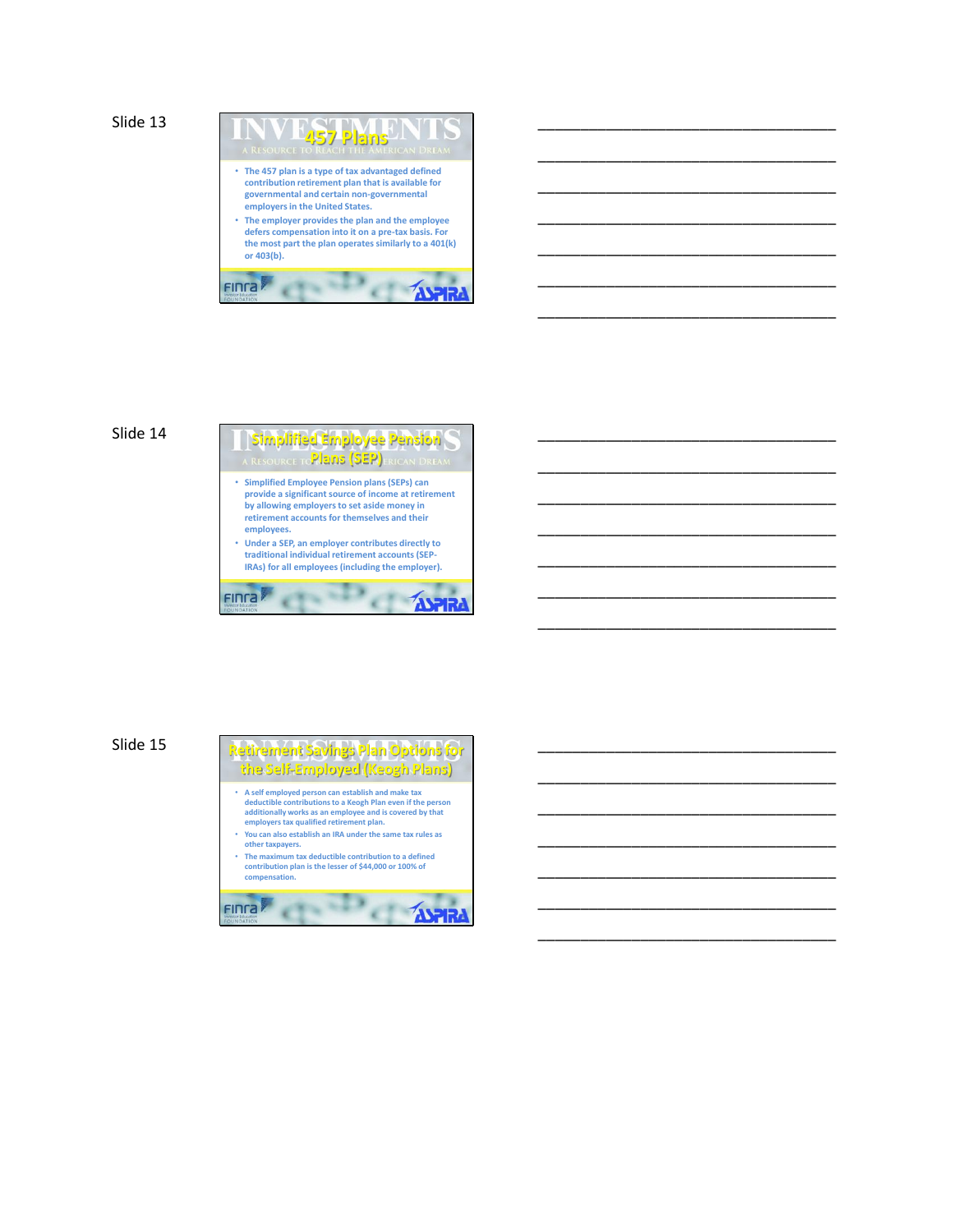

\_\_\_\_\_\_\_\_\_\_\_\_\_\_\_\_\_\_\_\_\_\_\_\_\_\_\_\_\_\_\_\_\_\_\_

\_\_\_\_\_\_\_\_\_\_\_\_\_\_\_\_\_\_\_\_\_\_\_\_\_\_\_\_\_\_\_\_\_\_\_

\_\_\_\_\_\_\_\_\_\_\_\_\_\_\_\_\_\_\_\_\_\_\_\_\_\_\_\_\_\_\_\_\_\_\_

\_\_\_\_\_\_\_\_\_\_\_\_\_\_\_\_\_\_\_\_\_\_\_\_\_\_\_\_\_\_\_\_\_\_\_

\_\_\_\_\_\_\_\_\_\_\_\_\_\_\_\_\_\_\_\_\_\_\_\_\_\_\_\_\_\_\_\_\_\_\_

\_\_\_\_\_\_\_\_\_\_\_\_\_\_\_\_\_\_\_\_\_\_\_\_\_\_\_\_\_\_\_\_\_\_\_

\_\_\_\_\_\_\_\_\_\_\_\_\_\_\_\_\_\_\_\_\_\_\_\_\_\_\_\_\_\_\_\_\_\_\_

\_\_\_\_\_\_\_\_\_\_\_\_\_\_\_\_\_\_\_\_\_\_\_\_\_\_\_\_\_\_\_\_\_\_\_

\_\_\_\_\_\_\_\_\_\_\_\_\_\_\_\_\_\_\_\_\_\_\_\_\_\_\_\_\_\_\_\_\_\_\_

\_\_\_\_\_\_\_\_\_\_\_\_\_\_\_\_\_\_\_\_\_\_\_\_\_\_\_\_\_\_\_\_\_\_\_

\_\_\_\_\_\_\_\_\_\_\_\_\_\_\_\_\_\_\_\_\_\_\_\_\_\_\_\_\_\_\_\_\_\_\_

\_\_\_\_\_\_\_\_\_\_\_\_\_\_\_\_\_\_\_\_\_\_\_\_\_\_\_\_\_\_\_\_\_\_\_

\_\_\_\_\_\_\_\_\_\_\_\_\_\_\_\_\_\_\_\_\_\_\_\_\_\_\_\_\_\_\_\_\_\_\_

\_\_\_\_\_\_\_\_\_\_\_\_\_\_\_\_\_\_\_\_\_\_\_\_\_\_\_\_\_\_\_\_\_\_\_

\_\_\_\_\_\_\_\_\_\_\_\_\_\_\_\_\_\_\_\_\_\_\_\_\_\_\_\_\_\_\_\_\_\_\_

\_\_\_\_\_\_\_\_\_\_\_\_\_\_\_\_\_\_\_\_\_\_\_\_\_\_\_\_\_\_\_\_\_\_\_

\_\_\_\_\_\_\_\_\_\_\_\_\_\_\_\_\_\_\_\_\_\_\_\_\_\_\_\_\_\_\_\_\_\_\_

\_\_\_\_\_\_\_\_\_\_\_\_\_\_\_\_\_\_\_\_\_\_\_\_\_\_\_\_\_\_\_\_\_\_\_

\_\_\_\_\_\_\_\_\_\_\_\_\_\_\_\_\_\_\_\_\_\_\_\_\_\_\_\_\_\_\_\_\_\_\_

\_\_\_\_\_\_\_\_\_\_\_\_\_\_\_\_\_\_\_\_\_\_\_\_\_\_\_\_\_\_\_\_\_\_\_

\_\_\_\_\_\_\_\_\_\_\_\_\_\_\_\_\_\_\_\_\_\_\_\_\_\_\_\_\_\_\_\_\_\_\_

### Slide 17